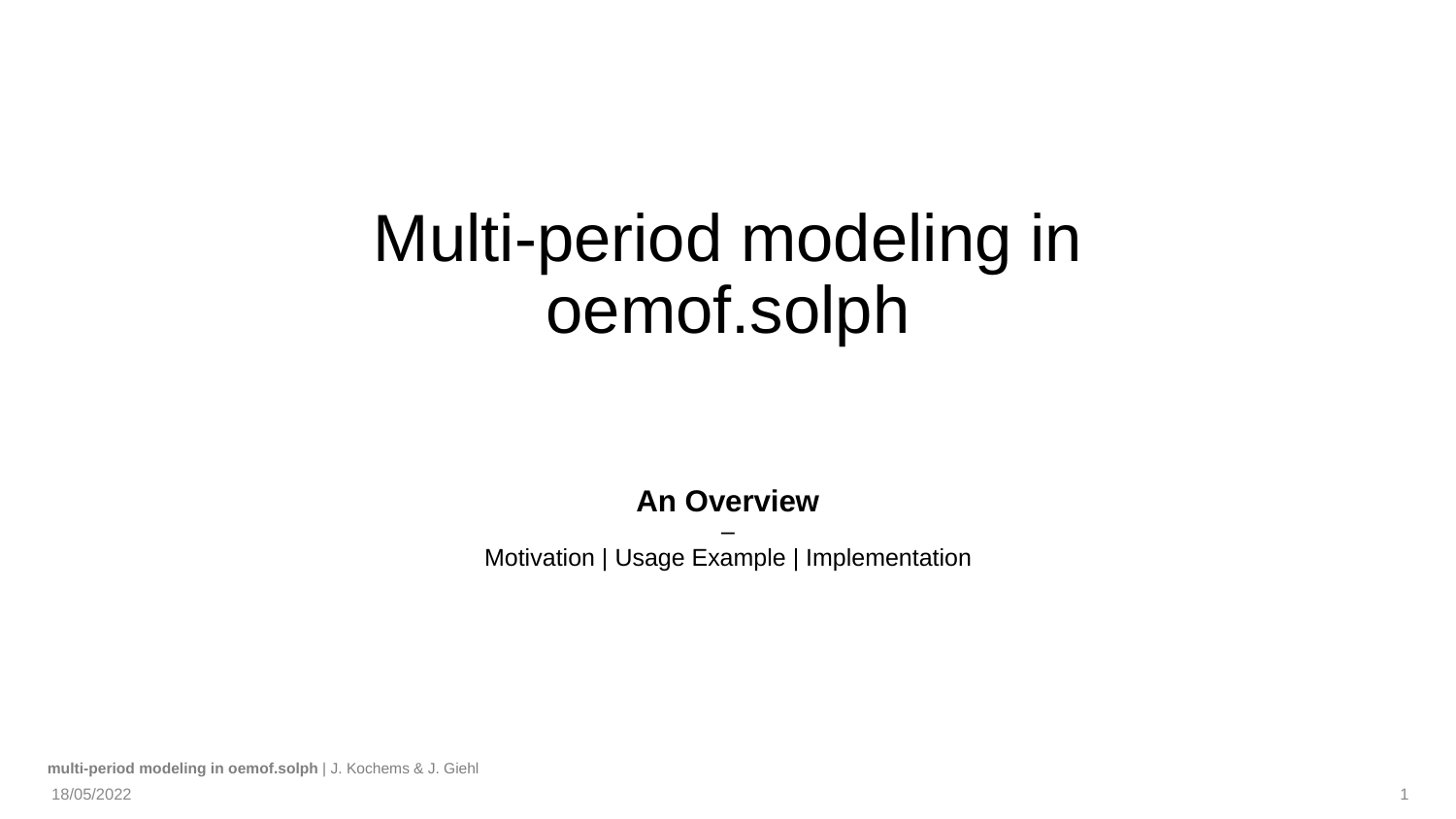### **Motivation**

*Depict long-term developments taking into account unit lifetimes*

#### • **Status quo** in oemof.solph

- Only one timestep where investments may occur  $\rightarrow$  t=0, i.e. the begin of the optimization
- Investments are accounted for by their annuity
- Timesteps are a one-dimensional set
- Classical use case: Dimensioning of a system; short-term view (e.g. one typical year)



- Idea of **a multi-period optimization** model
	- Depict different periods in addition to different timesteps  $\rightarrow$  there are two time-related indices
	- Investments may occur in every period
	- Lifetime tracking
	- Classical use case: long-term planning of a system

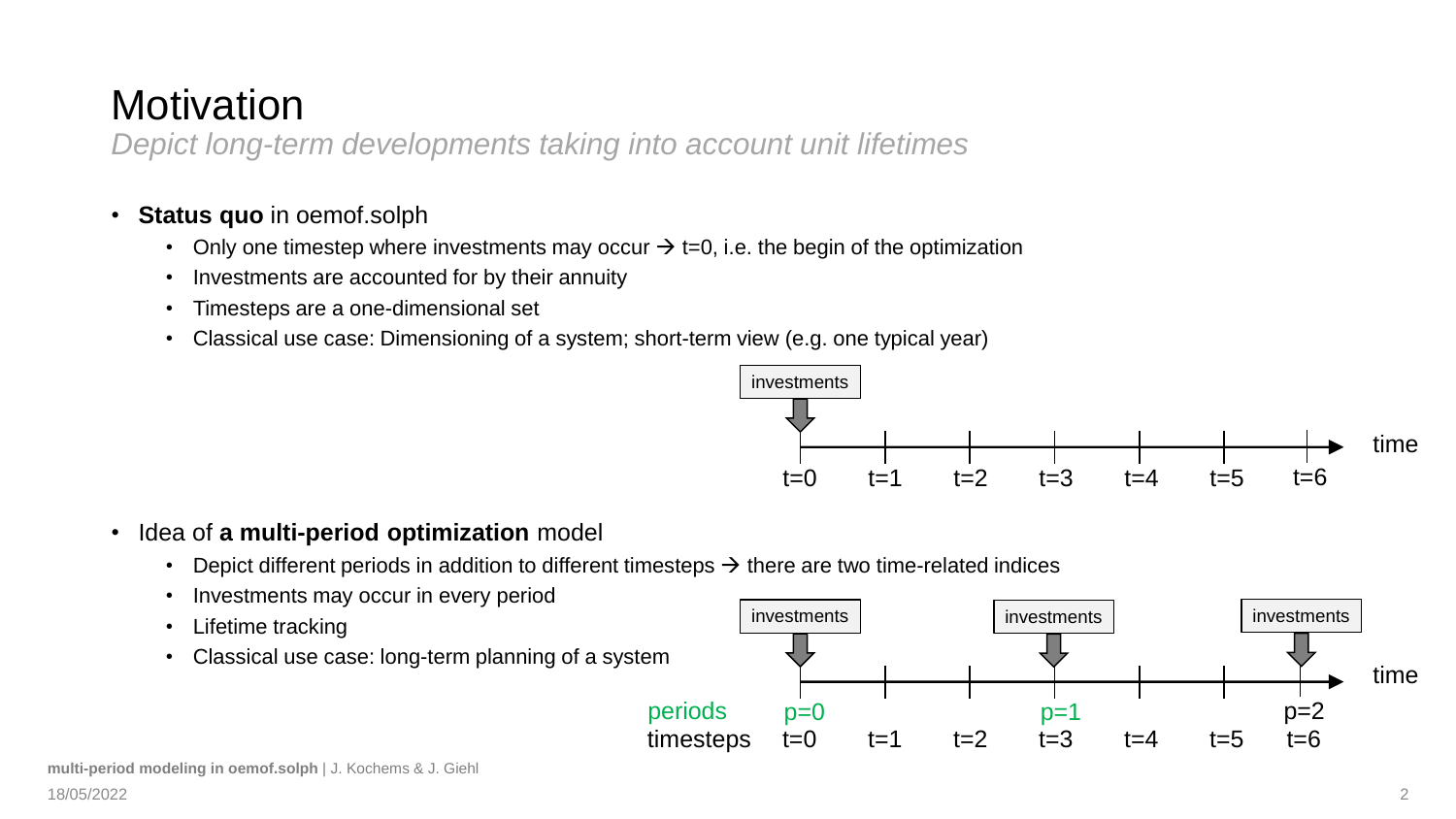### Example usage

*Set multi\_period attribute of EnergySystem to True*

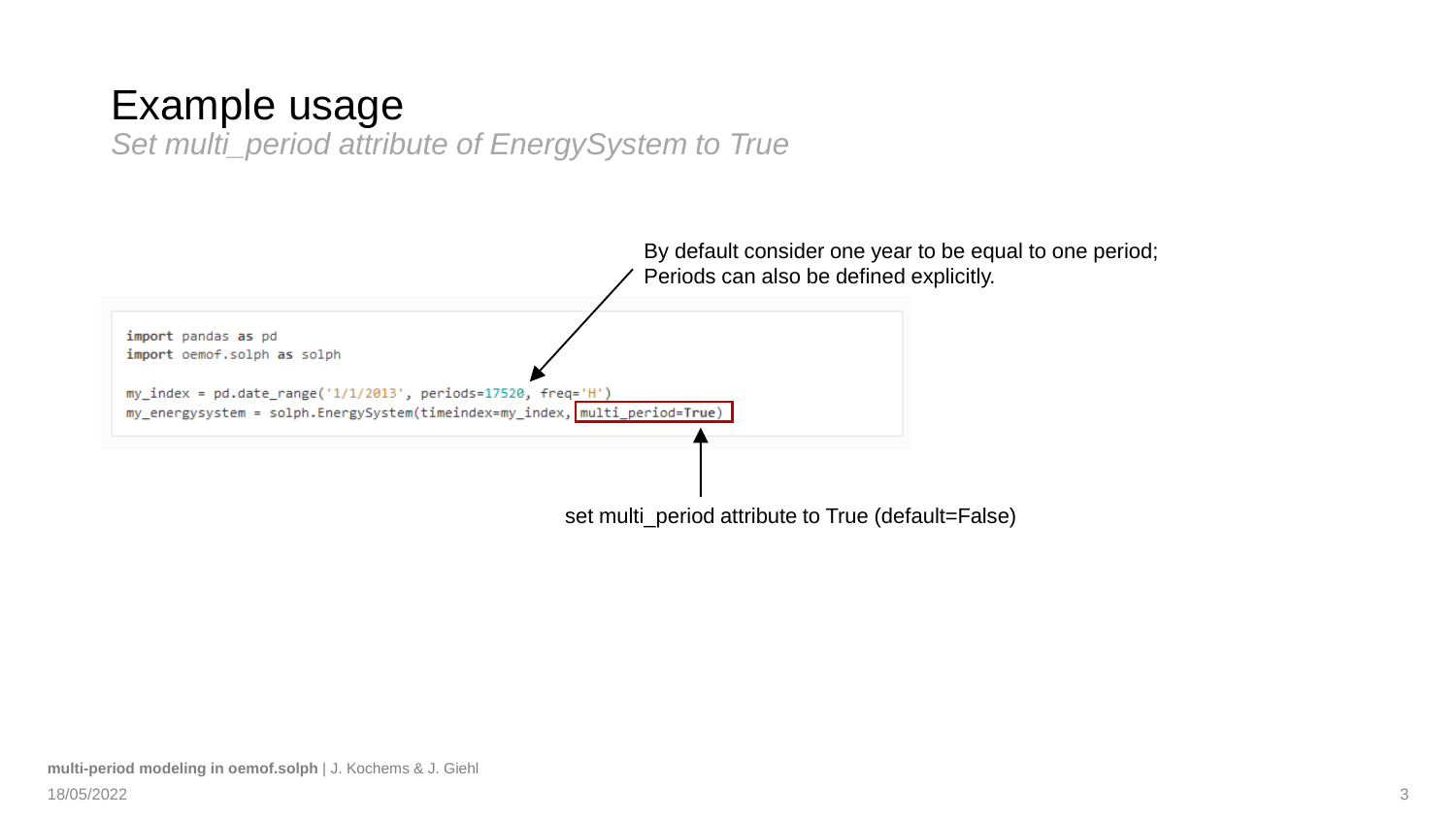### Example usage

*No need for changes to your "dispatch-related" system*

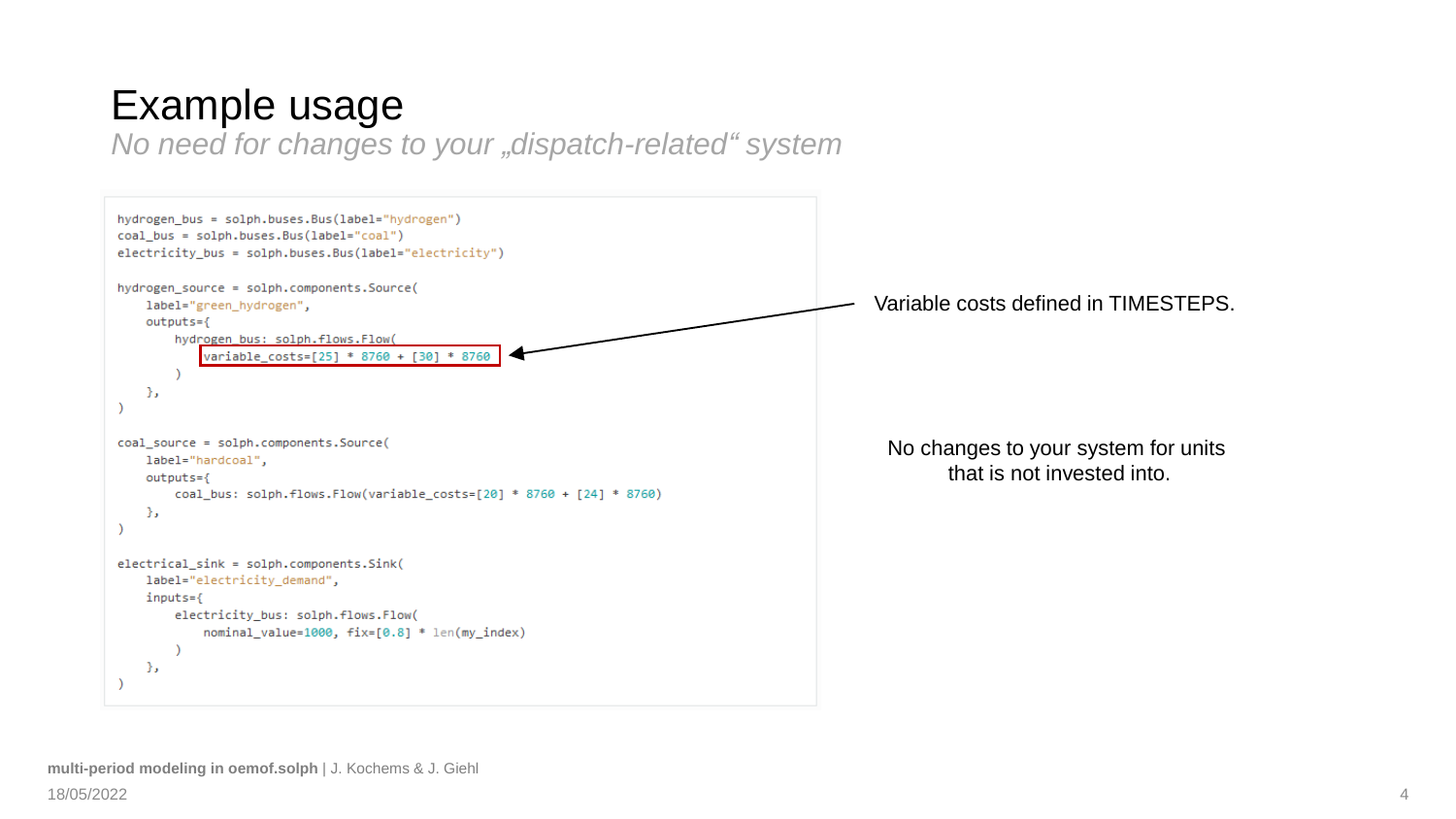### Example usage

*Investments have new attributes*

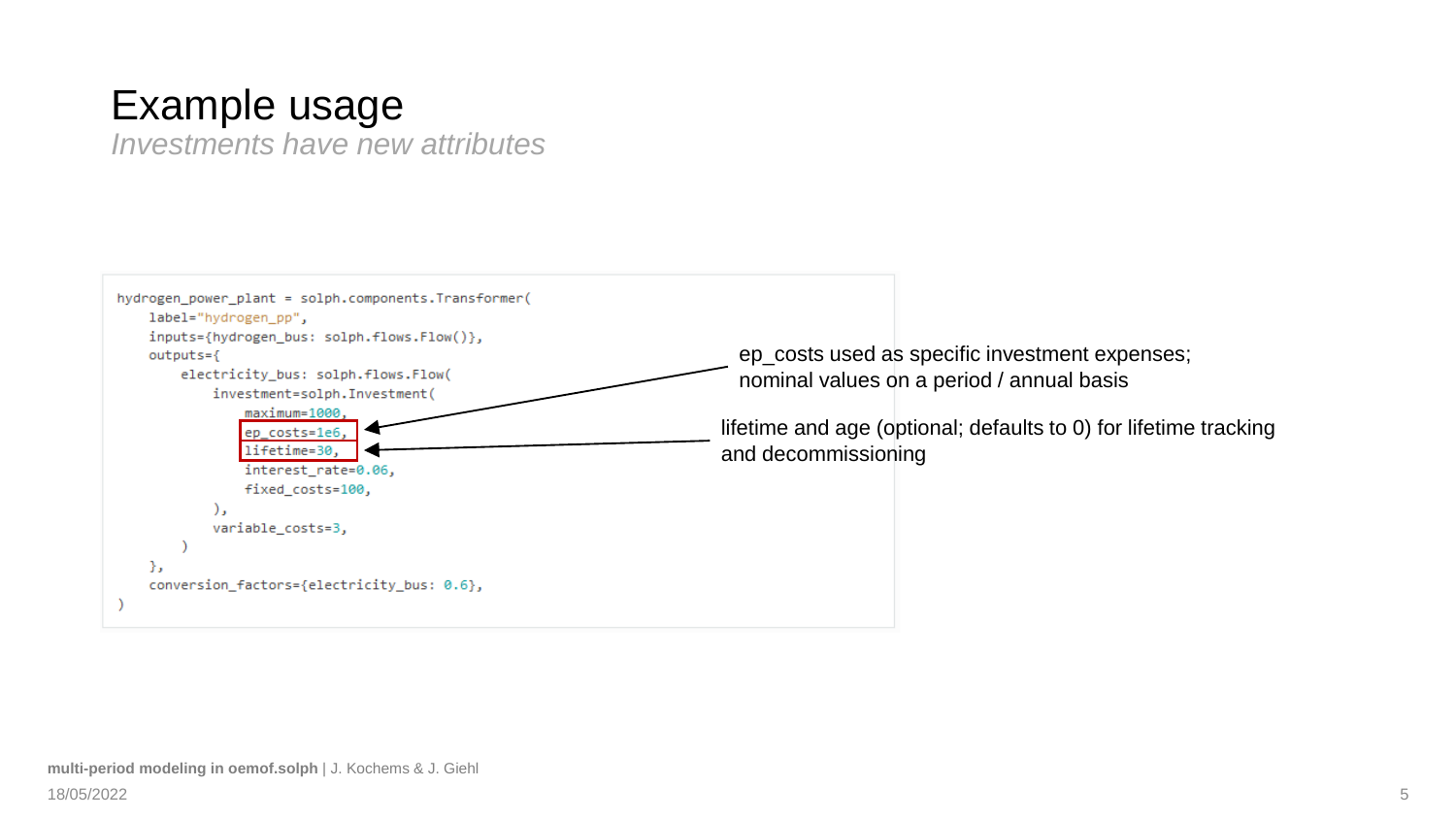## Implementation – Main changes

*Overview on the main changes*

- Add multi period attribute and periods attribute to EnergySystem class.
- Add discount rate to Model.
- Create new timesets:
	- PERIODS: used for investment variables
	- TIMEINDEX: tuple of (period, timestep)
- Index flow variable in TIMEINDEX. Adjust every constraint that includes a flow; but do not change indexing of variables indexed in TIMESTEPS.
- Add additional attributes to options. Investment, GenericStorage and SinkDSM: lifetime, age, interest rate, fixed costs.
- Add variables old, old end and old exo in investment blocks for lifetime tracking.
- Add adjusted objective value terms for multi-period model including discounting and annuities for investment.
- Adjust / restructure processing to properly retrieve results.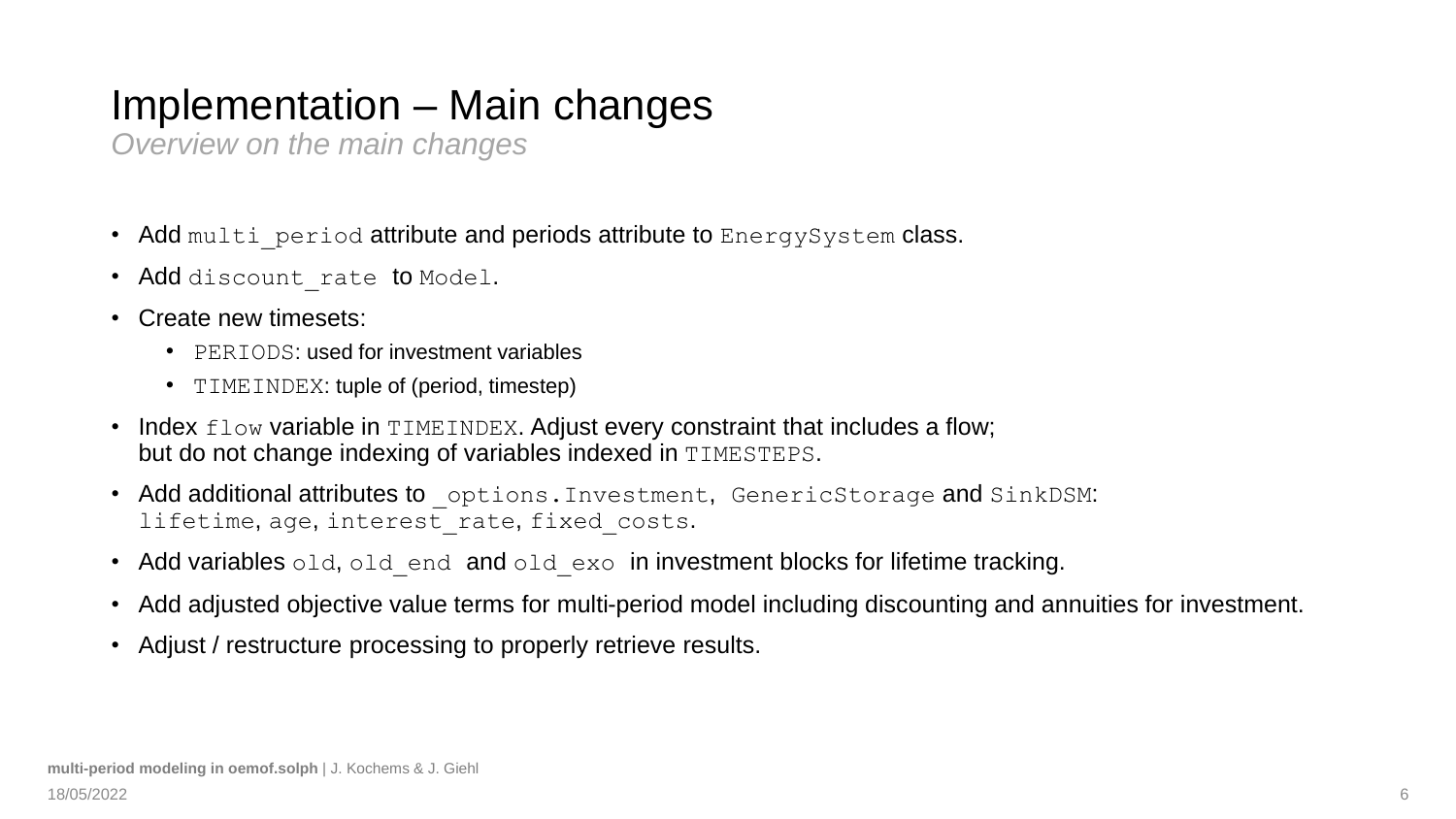### Implementation – oemof.solph.\_energy\_system.py

#### **constructor of EnergySystem – multi\_period and periods attributes method EnergySystem.\_add\_periods**

if multi\_period:

```
msq = ("CAUTION! You specified 'multi_period=True' for your "
        "energy system. \n This will lead to creating "
        "a multi-period optimization modeling which can be "
        "used e.g. for long-term investment modeling.\n"
        "Please be aware that the feature is experimental as of "
        "now. If you find anything suspicious or any bugs. "
        "please report them."
   warnings.warn(msg, debugging.SuspiciousUsageWarning)
self.multi_period = multi_period
self.periods = self.__add.periods(periods)
```

```
self._extract_periods_years()
```

```
if not self.multi_period:
   periods = \{0: 0\}elif periods is None:
   years = sorted(list(set(getattr(self.timeindex, "year"))))
```

```
periods = \{\}filter series = self.timeindex.to_series()
for number, year in enumerate(years):
    start = filter_series.log[filter_series.index.year == year
    l.min()end = fiter\_series.loc[filter\_series.index.year = year].max()periods[number] = pd.date_range(start, end, freq="H")
```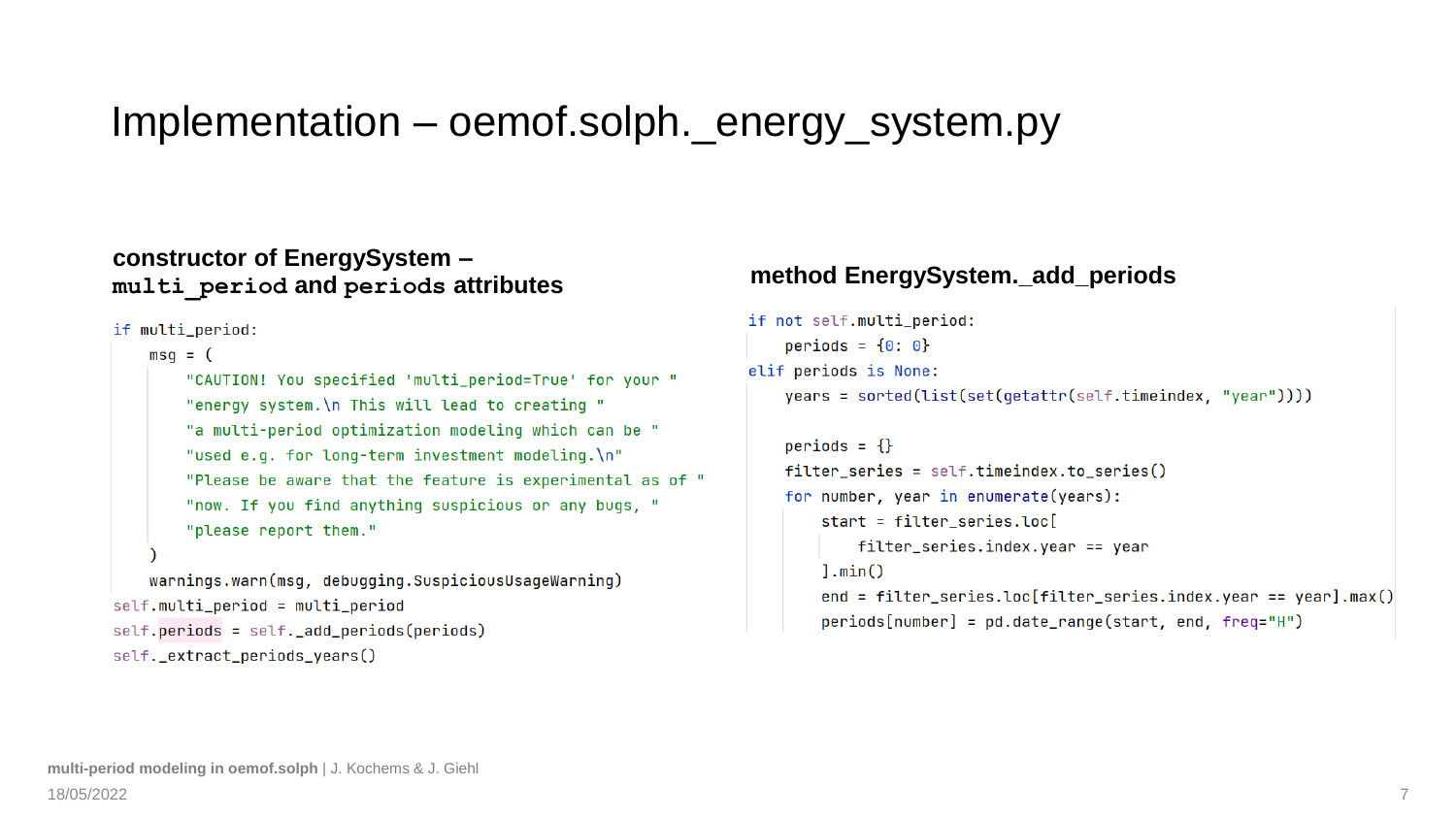### Implementation – oemof.solph.\_models.py

#### **constructor of Model – discount\_rate attribute**

```
def __init__(self, energysystem, discount_rate=None, **kwargs):
   if discount rate is not None:
        self.discount_rate = discount_rate
   elif energysystem.multi_period:
       self.discount_rate = 0.02msq = (f"By default, a discount_rate of {self.discount_rate} "
           f"is used for a multi-period model. "
           f"If you want to use another value, "
           f"you have to specify the `discount_rate` attribute."
       warnings.warn(msg, debugging.SuspiciousUsageWarning)
```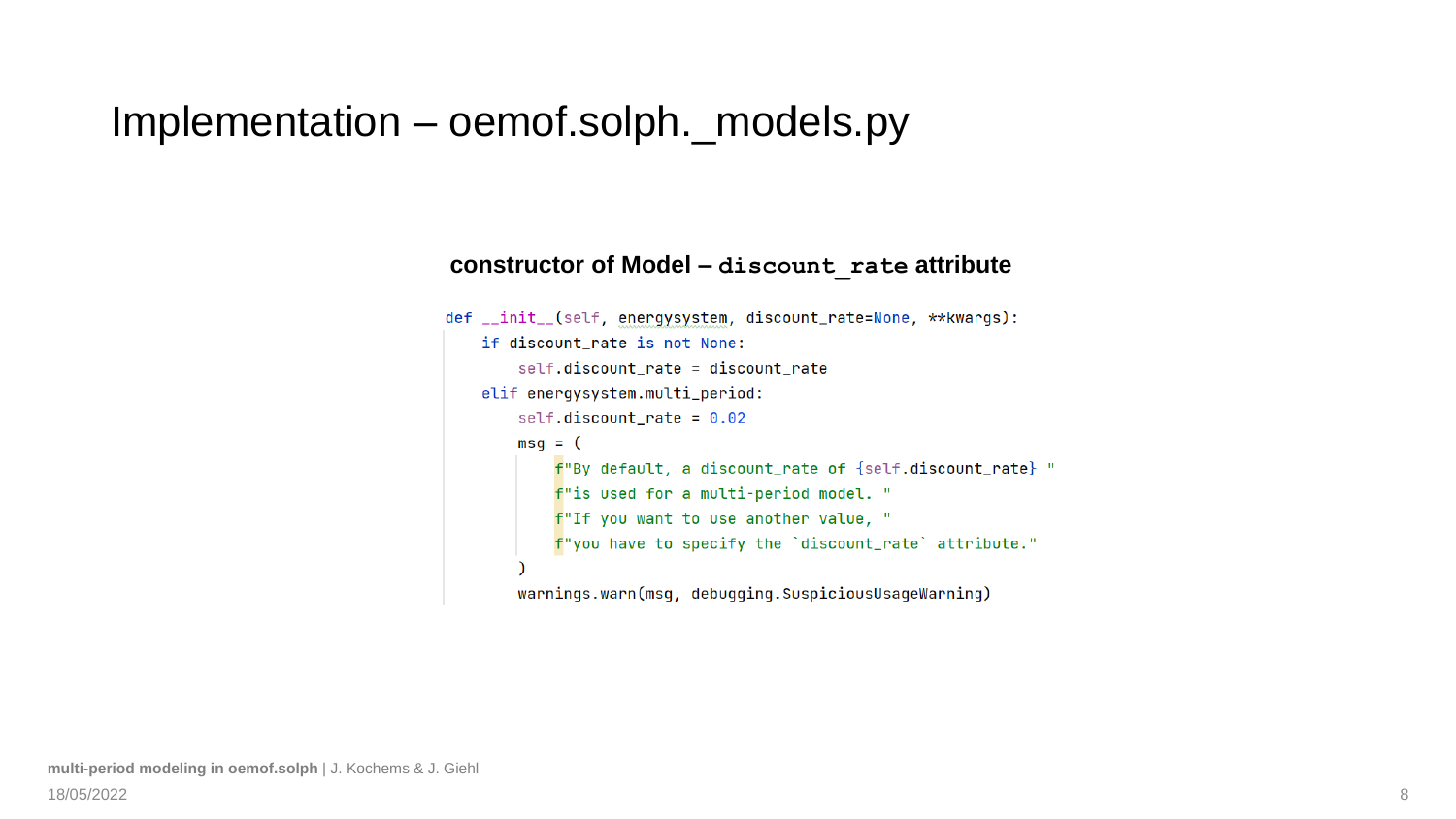### Implementation – oemof.solph.\_models.py

#### **method Model.\_add\_parent\_block\_sets**

```
if not self.es.multi_period:
    self.TIMEINDEX = po.set(initialize=list(
             zip([0] * len(self.es.timeindex).range(len(self.es.timeindex)),
         ),
        ordered=True,
else:
    nested list = <math display="inline">\lceil</math>[k] * len(self.es.periods[k]) for k in self.es.periods.keys()
    flatened\_list = [item for sublist in nested list for item in sublist
    self.TIMEINDEX = po.Set(
        initialize=list(
             zip(flattened_list, range(len(self.es.timeindex)))
        \lambda.
        ordered=True,
```

```
self.PERIDDS = po.Set(initialize=sorted(list(set(self.es.periods.keys())))
```

```
# (Re-)Map timesteps to periods
timesteps_in_period = {p: [ ]} for p in self. PERIODS}
for p, t in self. TIMEINDEX:
   time steps_in-period[p].append(t)self.TIMESTEPS_IN_PERIOD = timesteps_in_period
```
**multi-period modeling in oemof.solph** | J. Kochems & J. Giehl 18/05/2022 9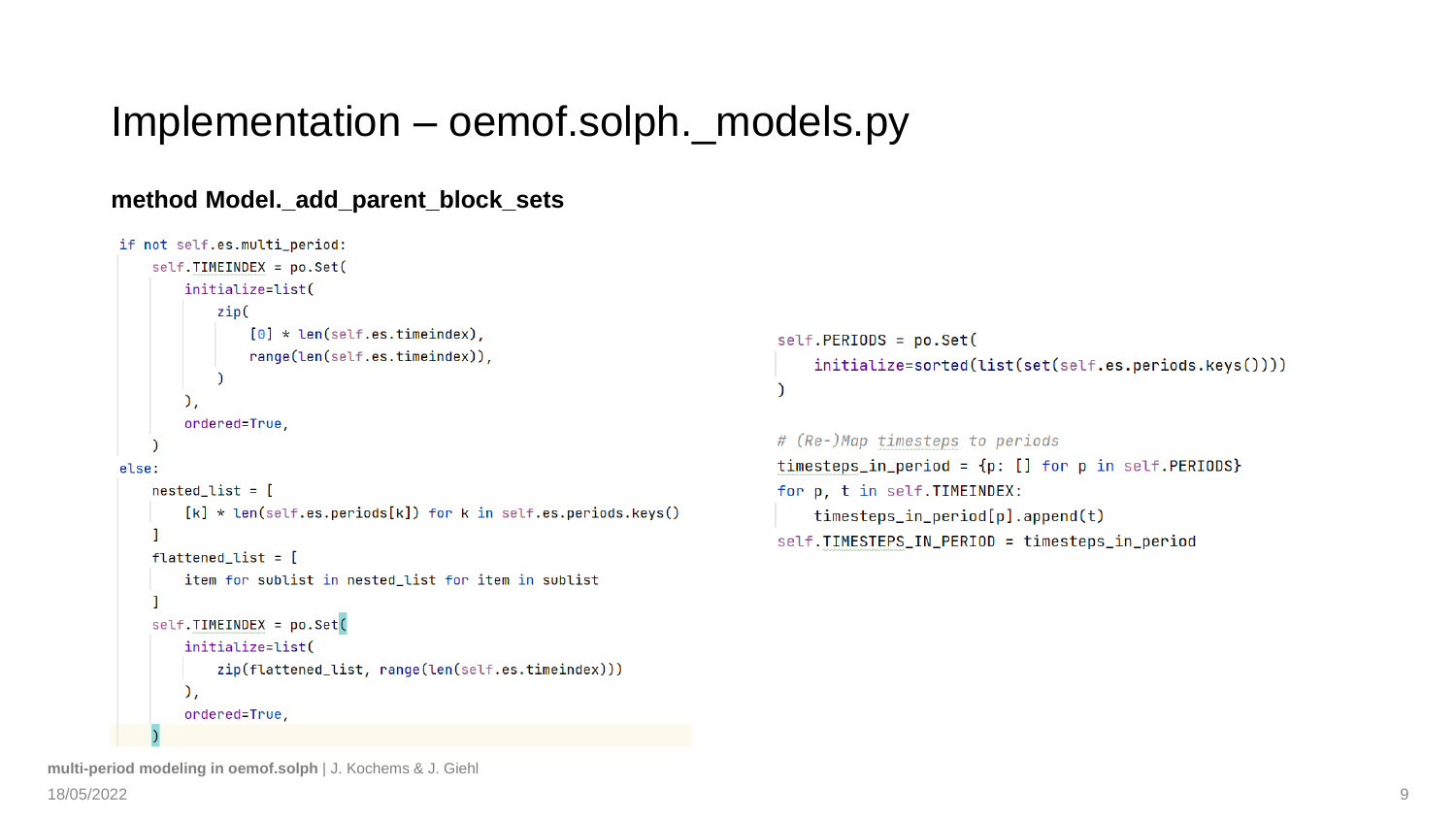### Implementation – oemof.solph.\_models.py

#### **method Model.\_add\_parent\_block\_variables**

self.flow = po.Var(self.FLOWS, self.TIMEINDEX, within=po.Reals)

```
for (o, i) in self.FLOWS:
    if self.flows[o, i].nominal_value is not None:
       if self.flows[o, i].fix[self.TIMESTEPS[1]] is not None:
            for p, t in self. TIMEINDEX:
               self.flow[o, i, p, t].value = (
                   self.flows[o, i].fix[t]
                    * self.flows[o, i].nominal_value
               self.flow[0, i, p, t].fix()
```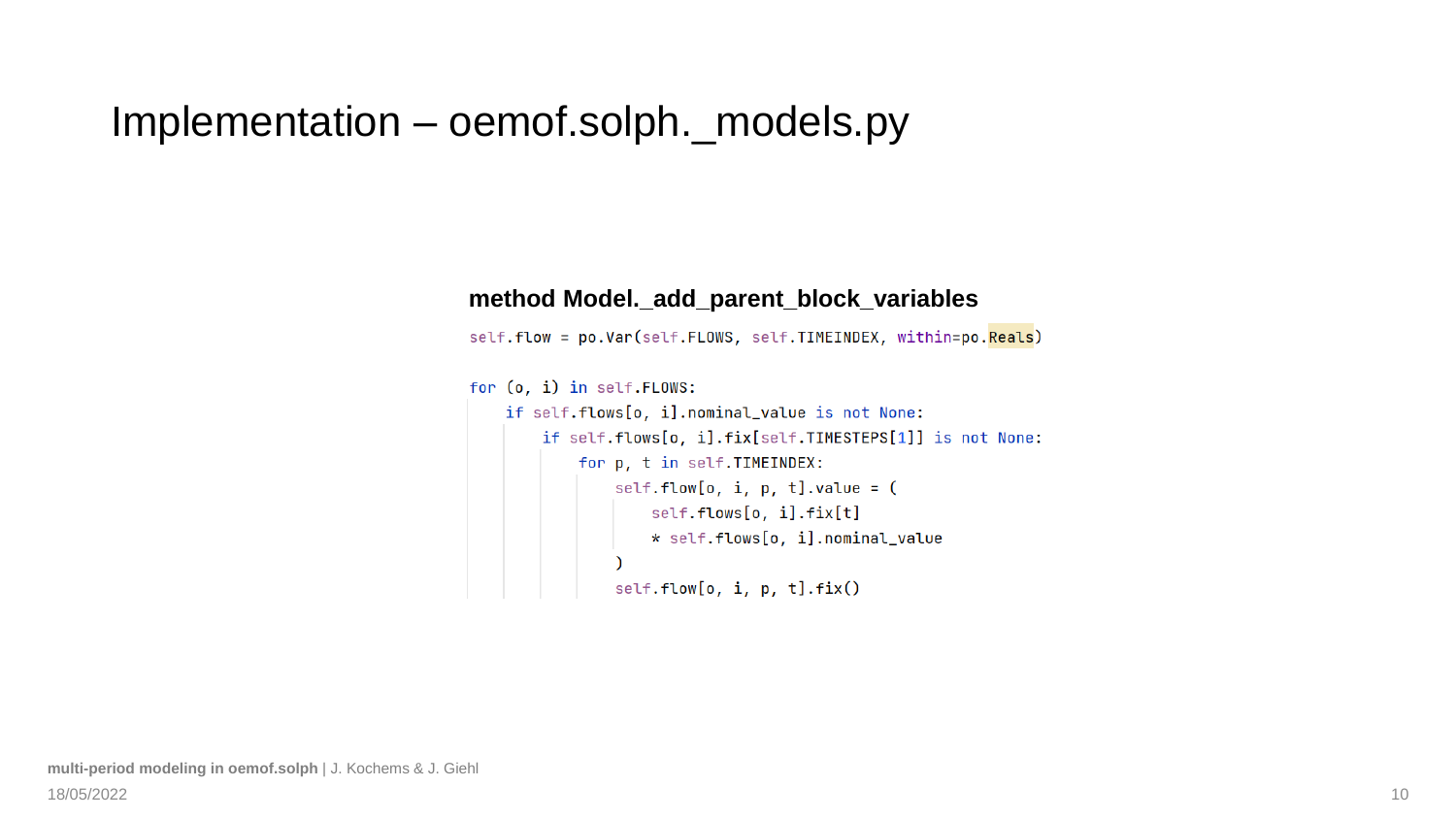### Implementation – oemof.solph.\_options.Investment

- overall\_maximum (float,  $P_{overall,max}$  or  $E_{overall,max}$ ) Overall maximum capacity investment, i.e. the amount of capacity that can be totally installed at maximum in any period (taking into account decommissionings); only applicable for multi-period models
- overall\_minimum (float  $P_{overall,min}$  or  $E_{overall,min}$ ) Overall minimum capacity investment that needs to be installed in the last period of the optimization (taking into account decommissionings); only applicable for multi-period models
- lifetime (int, *) Units lifetime, given in years; only applicable for multi*period models
- age (int,  $a$ ) Units start age, given in years at the beginning of the simulation; only applicable for multi-period models
- interest\_rate (float,  $ir$ ) Interest rate for calculating annuities when investing in a particular unit; only applicable for multi-period models. If nothing else is specified, the interest rate is the same as the model discount rate of the multi-period model.
- fixed\_costs (float or list of float,  $c_{fixed}(p)$ ) Fixed costs in each period (given in nominal terms); only applicable for multi-period models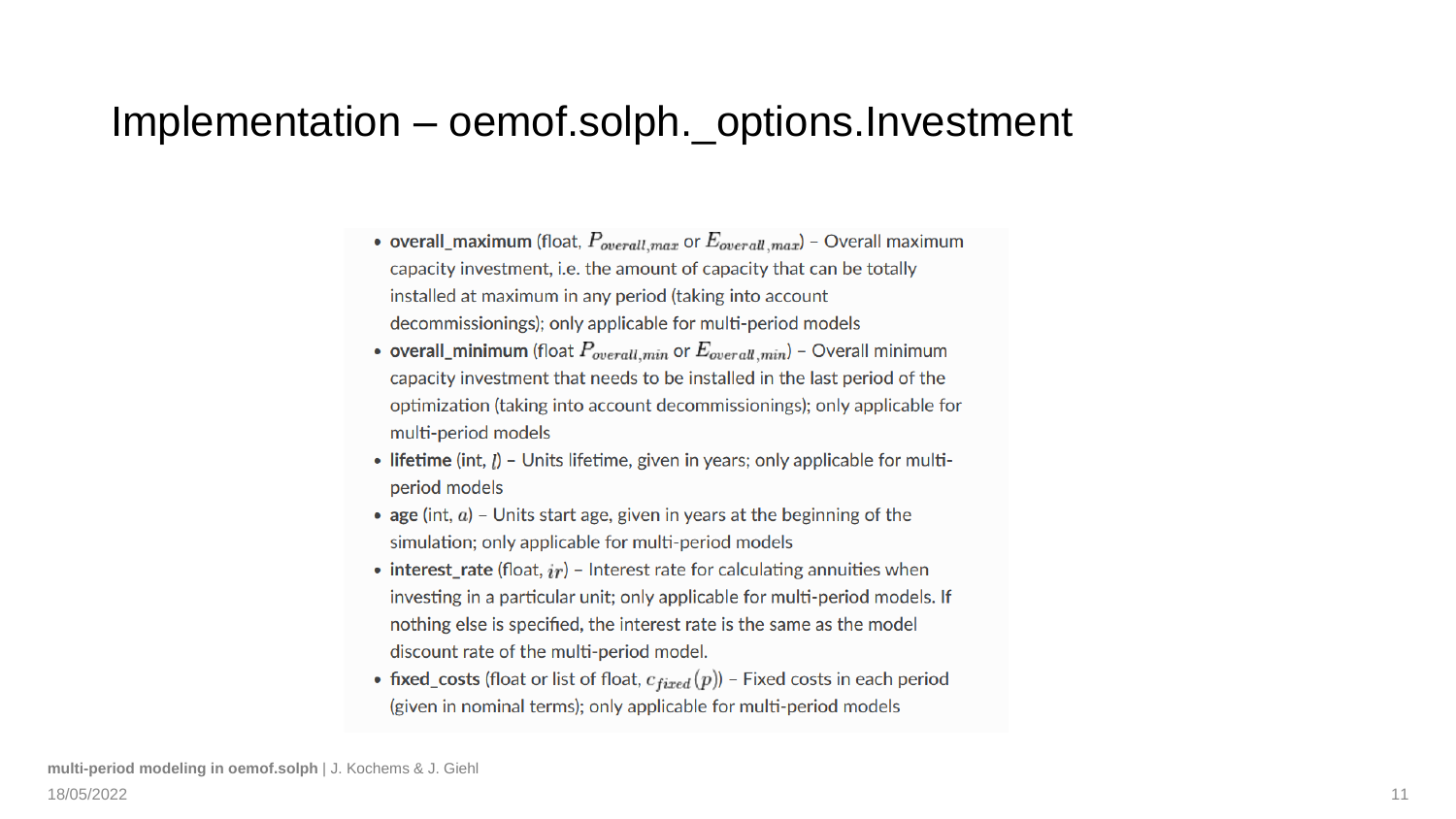### Implementation – oemof.solph.flows.\_invest\_flow

```
self.invest = Var(self.INVESTFLOWS,
   m.PERIODS,
   within=NonNegativeReals,
   bounds=_investvar_bound_rule,
```

```
# Total capacity
```
self.total = Var(self.INVESTFLOWS, m.PERIODS, within=NonNegativeReals)

```
if m.es.multi_period:
```

```
self. old = Var(self. INVESTFLOWS, m. PERIODS, within=NonNegativeReals
\lambda# Old endogenous capacity to be decommissioned (due to lifetime)
self. old-end = Var(self. INVESTFLOWS, m. PERIODS, within=NonNegativeReals
\mathcal{E}# Old exogenous capacity to be decommissioned (due to lifetime)
self. old\_exo = Var(self. INVESTFLOWS, m. PERIODS, within=NonNegativeReals
<sup>)</sup>
```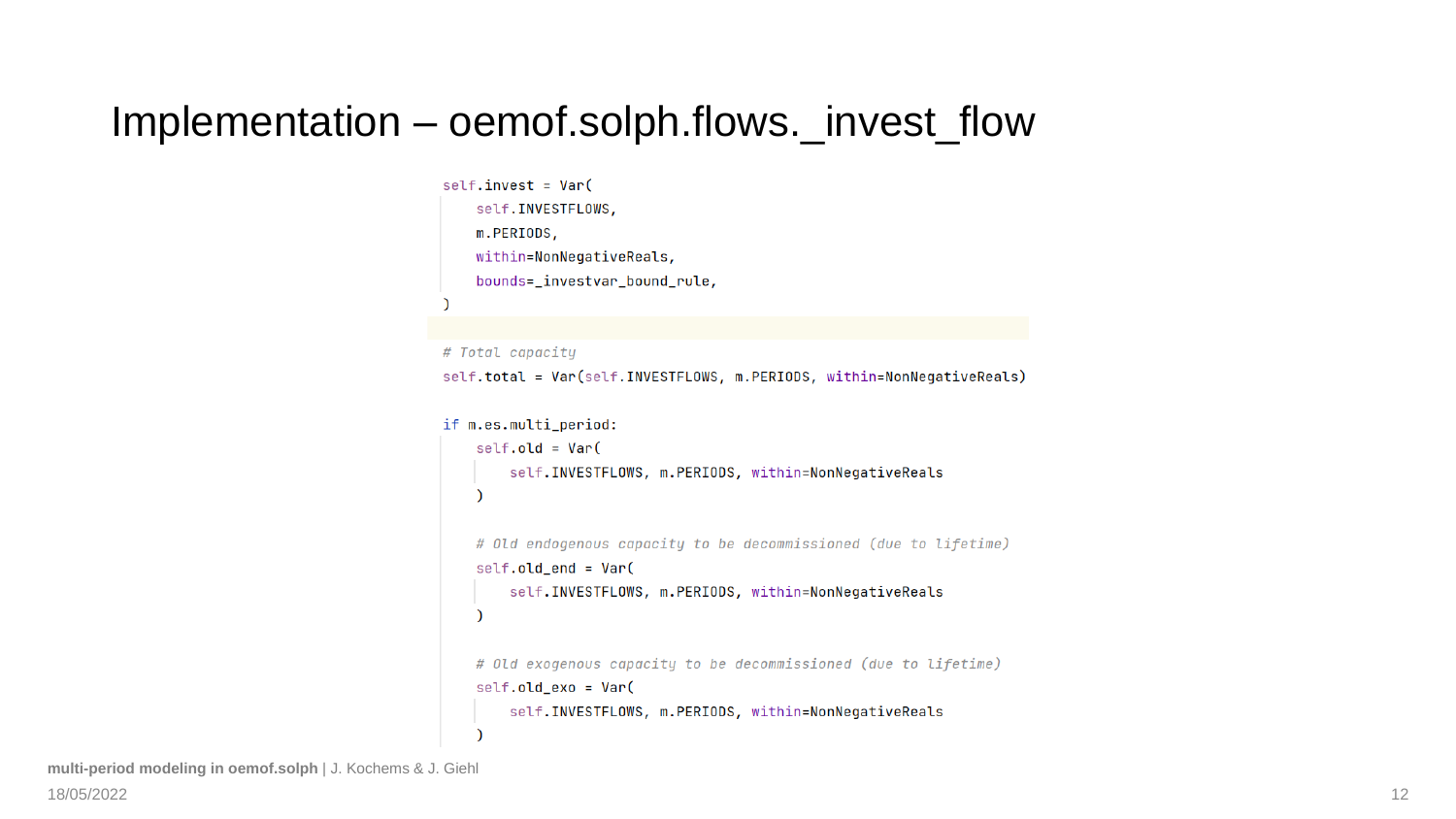### Implementation – oemof.solph.flows.\_invest\_flow

```
for i, o in self.CONVEX_INVESTFLOWS:
    lifetime = m.flows[i, o].investment.lifetime
    interest = m.flows[i, o].investment.interest_rate
    if interest == 0:
        warn(
            msg.format(m.discount_rate),
            debugging.SuspiciousUsageWarning,
        interest = m.discount_ratefor p in m.PERIODS:
        annuity = economics.annotationcapex=m.flows[i, o].investment.ep_costs[p],
            n=lifetime,
            wacc=interest,
        investment\_costs_increment = (self.invest[i, o, p]
            \star annuity
            \star lifetime
            * ((1 + m.discount_rate) ** (-m.es.periods_years[p]))investment_costs += investment_costs_increment
        period_investment_costs[p] += investment_costs_increment
```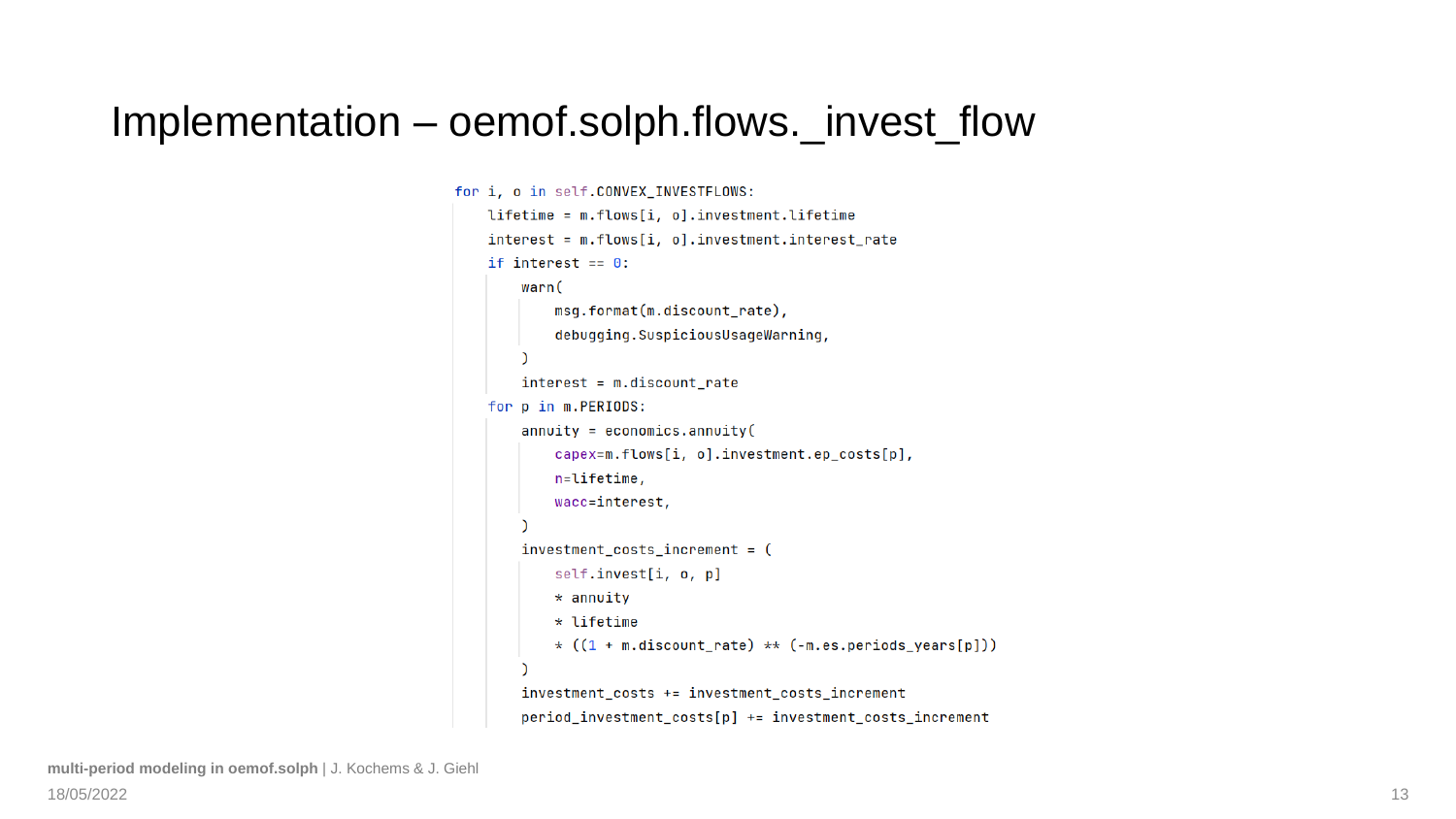### Lifetime logic

• P: installed capacity; p: period; n: lifetime

 $P_{total}(p) = P_{invest}(p) + P_{total}(p-1) - P_{old}(p) \quad \forall p > 0$ 

 $P_{total}(p) = P_{invest}(p) + P_{existing}$   $\forall p = 0$ 

total (installed) cap: previous cap + installations - decommissionings

$$
P_{old, end}(p) = P_{invest}(p - n) \quad \forall p \ge n
$$

$$
P_{old,end}(p) = 0 \quad else
$$

$$
P_{old,exo}(p) = P_{existing} \quad \forall p = n - age
$$

$$
P_{old,exo}(p) = 0 \quad else
$$

$$
P_{old}(p) = P_{old,end}(p) + P_{old,exo}(p)
$$

Decomissionings

- endogeneous plants: installations that happened in the period the plants lifetime ago
- exogeneous plants: decommissioning of existing capacity in period lifetime – (initial) age
- Total decommissioning: sum of endogeneous and exogeneous decommissioning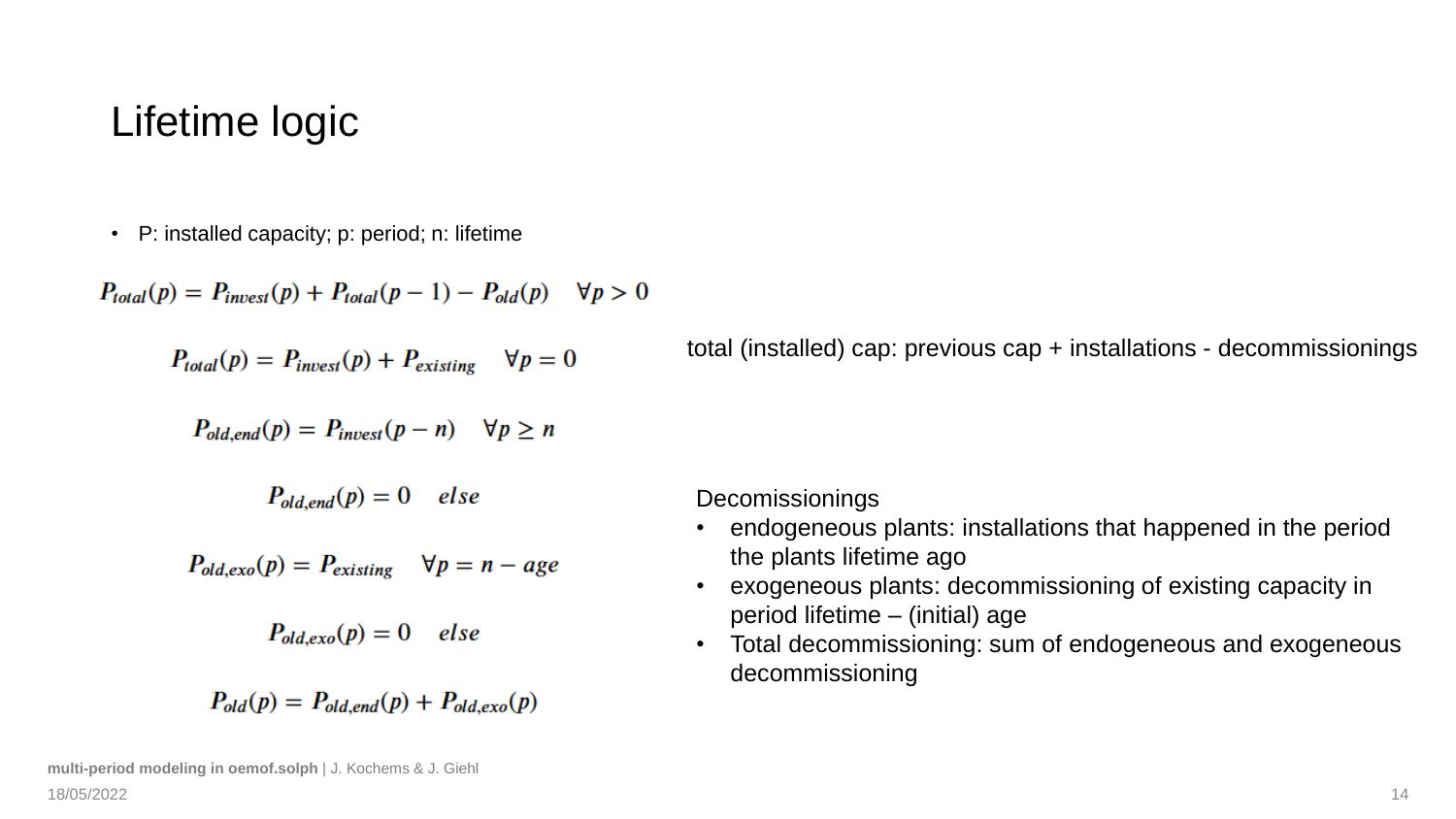### Handling cost values (1/2)

- In general: all cost values may vary on a **periodical basis**, but shall be fixed within a period.
- Cost values have to be provided **in nominal terms**.
	- Calculating real values and annuities takes place under the hood.

#### • **Annuities and discounting**

- A **discount\_rate** is given on a **model-wide basis**. It reflects inflation.
- An **interest rate may be given per component / flow** (asset) that can be invested in. It can deviate from the discount\_rate, e.g. to take an investor's view and demand for higher interest rates. If a social planner perspective is taken, the interest\_rate should be equal to the model's discount\_rate, which is the default.
- Annuities are calculated under the hood (next slide).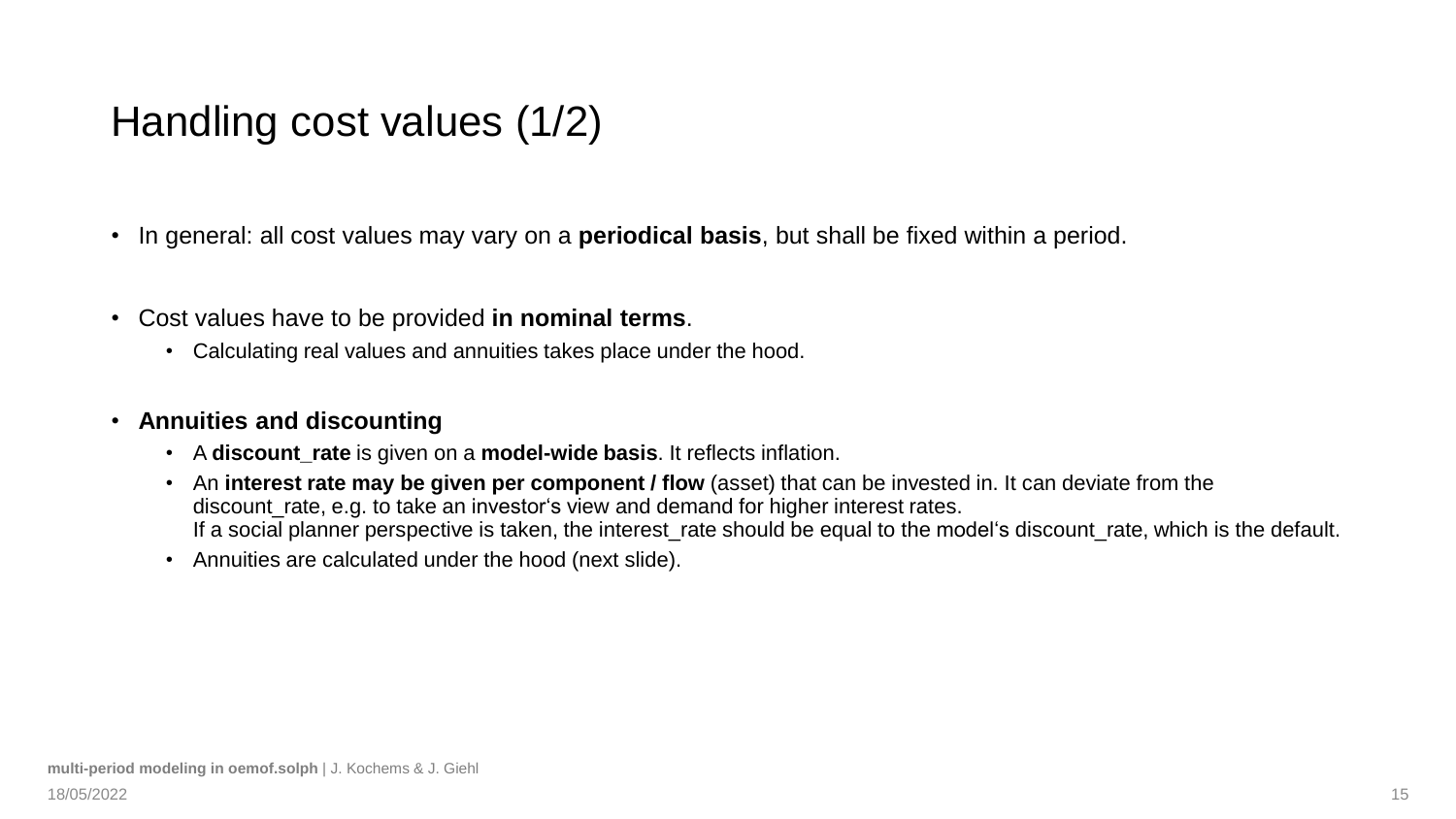### Handling cost values (2/2)

• Cost terms for MultiPeriodInvestment objects (or other components that is invested in)

#### **CAPEX: investment annuities**

 $P_{\text{invest}}(p) \cdot \text{annuity}(c_{\text{invest}}(p), n, i) \cdot n \cdot DF(p) \quad \forall p \in PERIODS$ 

annuity(
$$
c_{\text{invest}}(p)
$$
, n, i) = 
$$
\frac{(1+i)^n \cdot i}{(1+i)^n - 1} \cdot c_{\text{invest}}(p)
$$

**Fixed costs**

$$
\sum_{pp=p}^{p+n} P_{\text{invest}}(p) \cdot c_{\text{fixed}}(pp) \cdot DF(pp) \cdot DF(p) \,\forall p \in PERIDDS
$$

with discount factor

$$
DF(p) = (1+d)^{-p}
$$

- P: installed capacity
- p: period
- n: lifetime
- i: interest rate
- DF: discount factor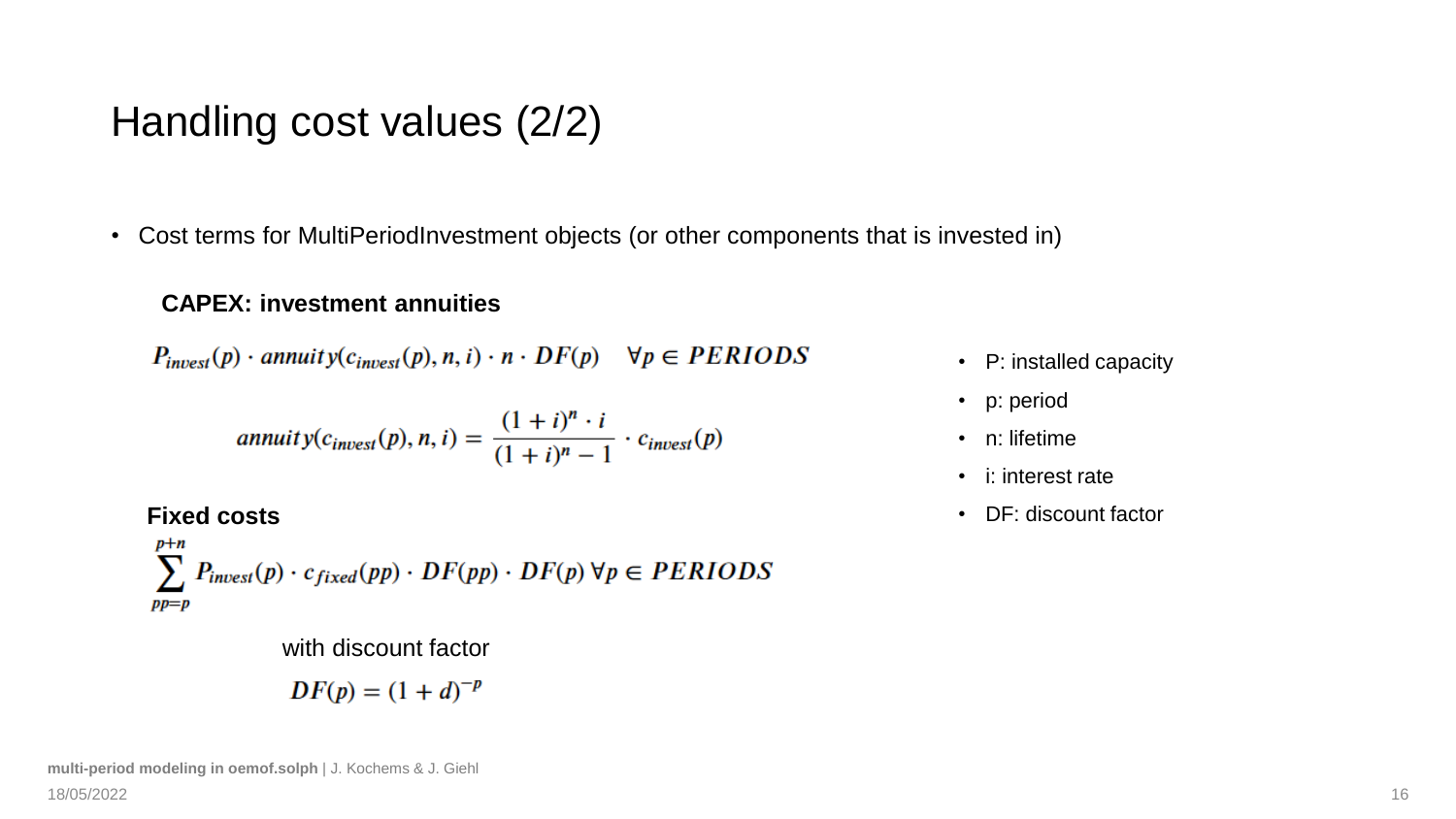### **Outlook**

- Pending PR:<https://github.com/oemof/oemof-solph/pull/810>
	- Functional and complete
	- Usable via pip install git+https://github.com/oemof/oemof-solph.git@features/multi-period
	- Currently some merge conflicts due to works on v0.5.0
	- Can't / won't be resolved until / unless there is a clear timeline for integration